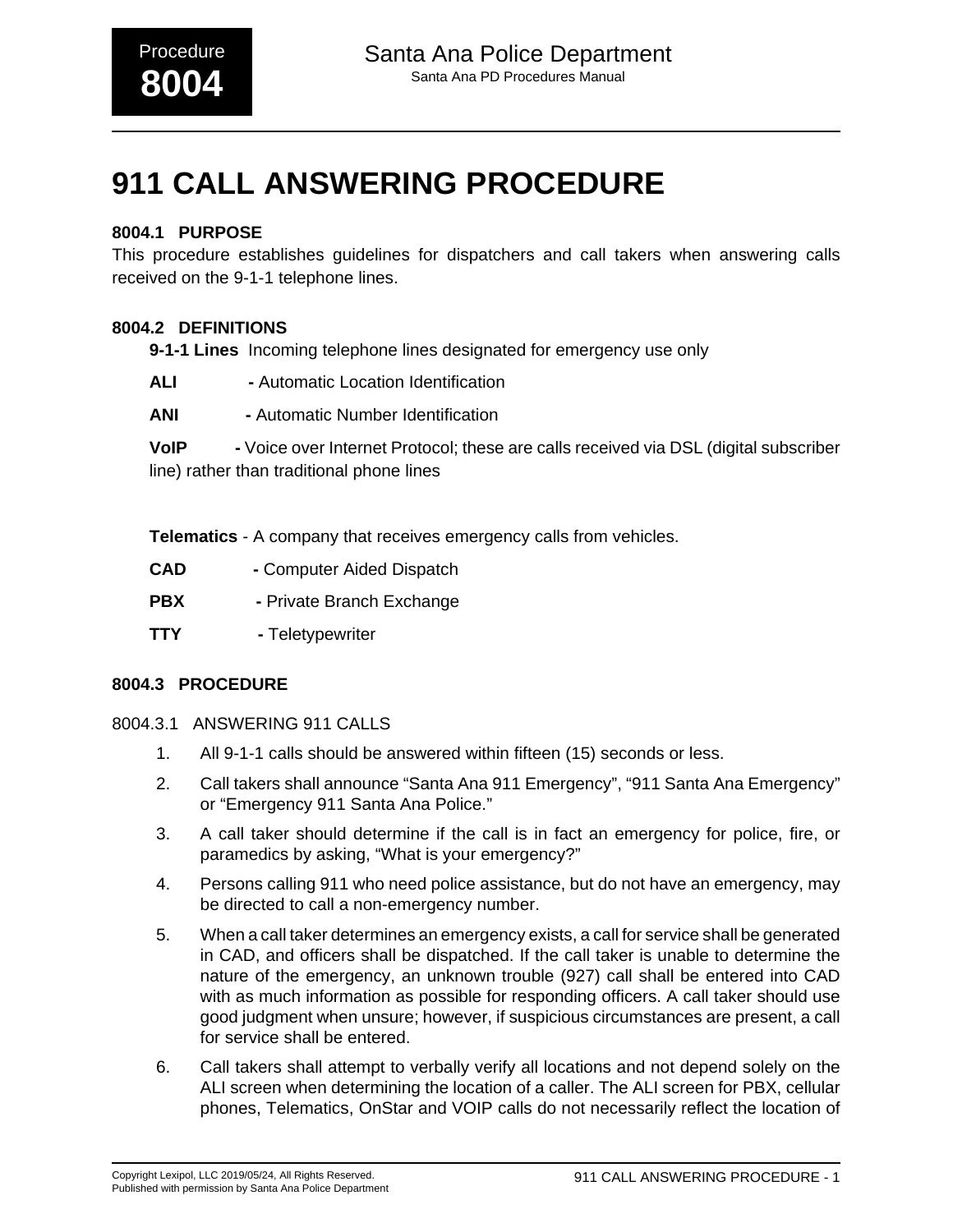Santa Ana PD Procedures Manual

# 911 CALL ANSWERING PROCEDURE

the caller; it will only indicate the address of the provider, call center, or cellular tower. Address verification is essential for a prompt and accurate response.

#### 8004.3.2 TRANSFERRING 911 CALLS TO OTHER AGENCIES

- 1. If it is determined a 911 call needs to be transferred to CHP or any another police agency, the caller will be advised to hold, and their call will be immediately transferred to the appropriate agency. The call taker shall reassure the caller they are being transferred.
- 2. When transferring calls to the fire department, the call taker shall introduce, stay on the line, and monitor the conversation to determine if a police response is also necessary.

#### 8004.3.3 CELLULAR 911 CALLS

- 1. Calls received on 911 from cellular phones are routed through cell phone towers directly to the agency that serves the boundaries of where the call originates. On occasion, calls may be misrouted and intended for CHP or neighboring agencies. These calls shall be transferred to the appropriate jurisdiction immediately.
- 2. Calls from cellular phones that indicate the area code as 911 are being made from phones that have been disconnected by the primary service provider. These cellular phones provide outgoing 911 capabilities; however, they will not accept incoming calls.

#### 8004.3.4 INCOMPLETE/HANG-UPS ON 911

- 1. Call takers shall call back incomplete 911 calls received from a residential or business landline using the number displayed on the ALI screen. If there is no answer, a call for service shall be generated using the call type "911". If the call back results in a busy signal, the call taker shall attempt continued callbacks. All callbacks shall be documented in the call for service. If it is determined the incomplete incoming 911 call was accidental, then the call for service shall be canceled.
- 2. Due to the inability to determine the nature of the incident, messages should not be left on answering machines or voice mail. This may protect the victim of a crime in progress who cannot talk.
- 3. When a 9-1-1 call is received from a residential or business landline and there is an open line, the call taker shall challenge the open 9-1-1 line with TTY. This is a federal mandate. The call taker shall open the TTY dialog box and may select from the prefilled questions to inquire if there is an emergency.
- 4. Hang-ups or incomplete calls received from cellular phones shall be called back to determine if police response is necessary. If the call taker determines the call was accidental, or that an emergency does not exist, a call for service does not need to be generated.
	- (a) When a 911 call from a cell phone is received, and it can be determined there are voices engaging in conversation, music, people laughing, and no suspicious circumstances are detected leading one to believe no police response is needed, then no call back is required.